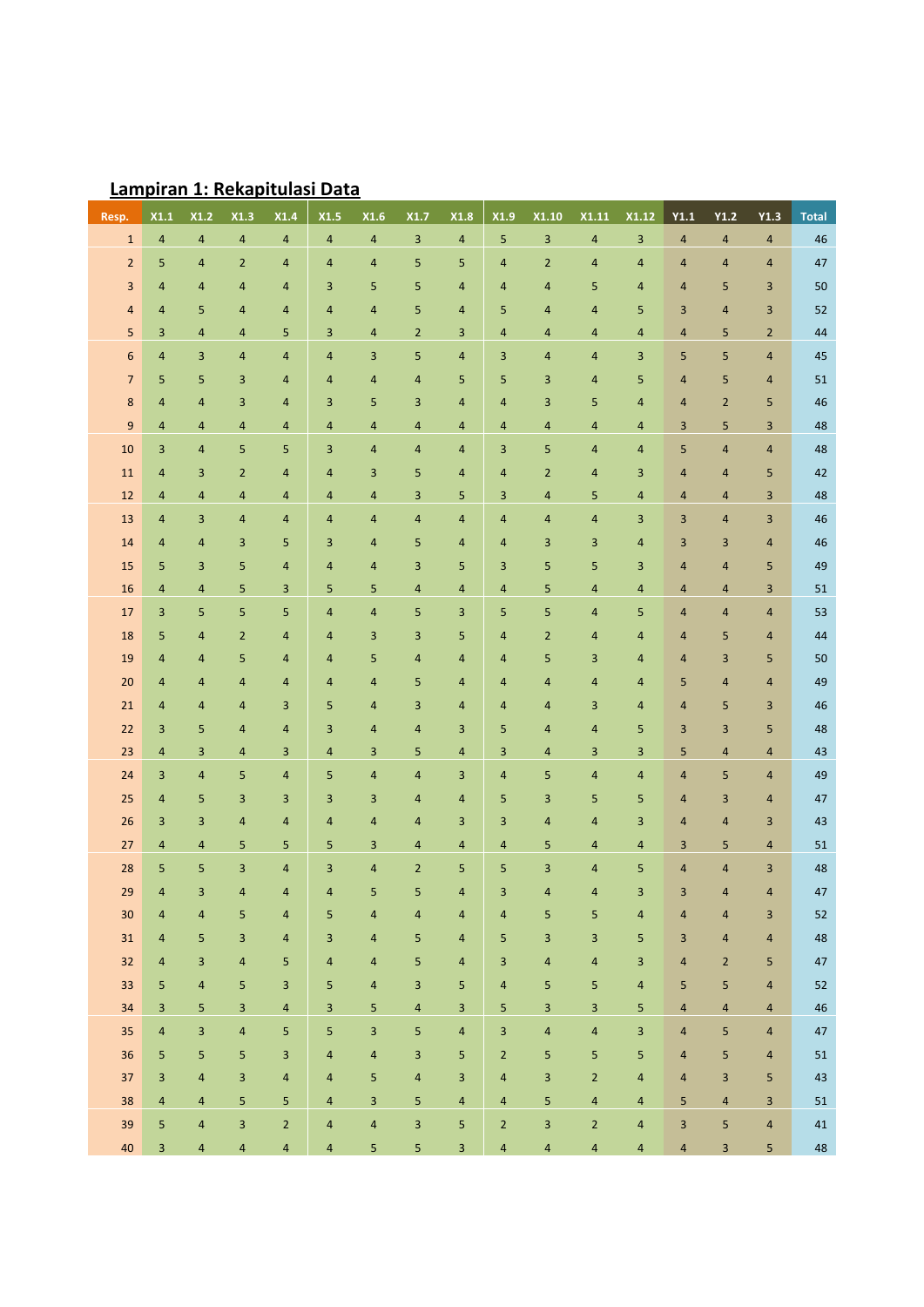| 41 | 4              | 4              | 5              | $\overline{2}$ | 4                       | 3              | 3              | 4              | $\overline{4}$ | 5              | 4              | 4              | 5              | 4              | 3              | 46 |
|----|----------------|----------------|----------------|----------------|-------------------------|----------------|----------------|----------------|----------------|----------------|----------------|----------------|----------------|----------------|----------------|----|
| 42 | 5              | 5              | 3              | $\overline{4}$ | $\overline{\mathbf{4}}$ | 4              | $\overline{4}$ | 5              | 5              | 3              | $\overline{4}$ | 5              | 3              | 5              | $\overline{4}$ | 51 |
| 43 | $\overline{3}$ | 3              | 5              | 4              | 5                       | 5              | 5              | 3              | $\overline{3}$ | 5              | 5              | 3              | $\overline{4}$ | $\overline{3}$ | 5              | 49 |
| 44 | 4              | 4              | $\overline{4}$ | $\overline{4}$ | 3                       | 3              | 3              | $\overline{4}$ | $\overline{4}$ | $\overline{4}$ | 4              | $\overline{4}$ | 5              | 5              | 3              | 45 |
| 45 | 5              | 5              | $\overline{4}$ | 5              | 4                       | $\overline{4}$ | 5              | 5              | 5              | $\overline{4}$ | $\overline{4}$ | 5              | 3              | 3              | $\overline{4}$ | 55 |
| 46 | $\overline{3}$ | 3              | $\overline{4}$ | $\overline{4}$ | 5                       | 5              | 4              | 3              | 3              | 4              | $\overline{4}$ | $\overline{3}$ | $\overline{4}$ | $\overline{4}$ | 5              | 45 |
| 47 | 5              | 5              | 4              | 4              | 3                       | $\overline{3}$ | $\overline{4}$ | 5              | 5              | $\overline{4}$ | 4              | 5              | 5              | 5              | 3              | 51 |
| 48 | $\overline{4}$ | 4              | $\overline{4}$ | $\overline{4}$ | 4                       | 5              | $\overline{4}$ | $\overline{4}$ | $\overline{4}$ | 4              | $\overline{2}$ | $\overline{4}$ | 3              | $\overline{3}$ | $\overline{4}$ | 47 |
| 49 | $\overline{4}$ | 4              | 3              | $\overline{4}$ | 5                       | $\overline{4}$ | $\overline{4}$ | $\overline{2}$ | 4              | 3              | 5              | $\overline{4}$ | 4              | 5              | 5              | 46 |
| 50 | $\overline{4}$ | $\overline{4}$ | 4              | $\overline{2}$ | 3                       | $\overline{4}$ | 3              | $\overline{4}$ | 5              | 4              | 4              | $\overline{4}$ | 5              | $\overline{4}$ | 3              | 45 |
| 51 | 4              | $\overline{4}$ | $\overline{2}$ | 5              | 4                       | $\overline{4}$ | $\overline{4}$ | $\overline{4}$ | $\overline{4}$ | $\overline{2}$ | 5              | $\overline{4}$ | 3              | $\overline{4}$ | 5              | 46 |
| 52 | 4              | 4              | $\overline{4}$ | $\overline{4}$ | $\overline{4}$          | $\overline{4}$ | $\overline{2}$ | 4              | $\overline{4}$ | $\overline{4}$ | 5              | $\overline{4}$ | 5              | 4              | $\overline{4}$ | 47 |
| 53 | 5              | 3              | $\overline{4}$ | 5              | 4                       | $\overline{4}$ | 4              | 5              | 3              | $\overline{4}$ | 3              | 3              | $\overline{4}$ | 4              | $\overline{2}$ | 47 |
| 54 | 3              | 4              | 3              | 5              | 5                       | 5              | $\overline{4}$ | 3              | $\overline{4}$ | 3              | $\overline{4}$ | $\overline{4}$ | $\overline{4}$ | 3              | $\overline{4}$ | 47 |
| 55 | 4              | 3              | 5              | 3              | 3                       | $\overline{3}$ | 3              | $\overline{4}$ | 3              | 5              | 4              | 3              | $\overline{4}$ | $\overline{4}$ | $\overline{4}$ | 43 |
| 56 | 5              | 4              | 5              | 4              | $\overline{a}$          | $\overline{4}$ | 5              | 5              | 4              | 5              | 3              | 4              | 4              | $\overline{2}$ | $\overline{4}$ | 52 |
| 57 | 3              | 3              | 5              | 4              | 5                       | 5              | 4              | 3              | 3              | 5              | 5              | 3              | 4              | 4              | 5              | 48 |
| 58 | 5              | 4              | $\overline{2}$ | 3              | 3                       | 3              | $\overline{4}$ | 5              | $\overline{4}$ | $\overline{2}$ | 3              | $\overline{4}$ | 5              | $\overline{4}$ | 3              | 42 |
| 59 | 3              | 5              | 5              | 5              | 5                       | 5              | 3              | $\overline{4}$ | 5              | 5              | $\overline{4}$ | 5              | 3              | 3              | $\overline{4}$ | 54 |
| 60 | $\overline{4}$ | 4              | 4              | 3              | 4                       | $\overline{4}$ | $\overline{4}$ | $\overline{2}$ | $\overline{2}$ | $\overline{4}$ | 4              | $\overline{4}$ | 4              | 5              | 5              | 43 |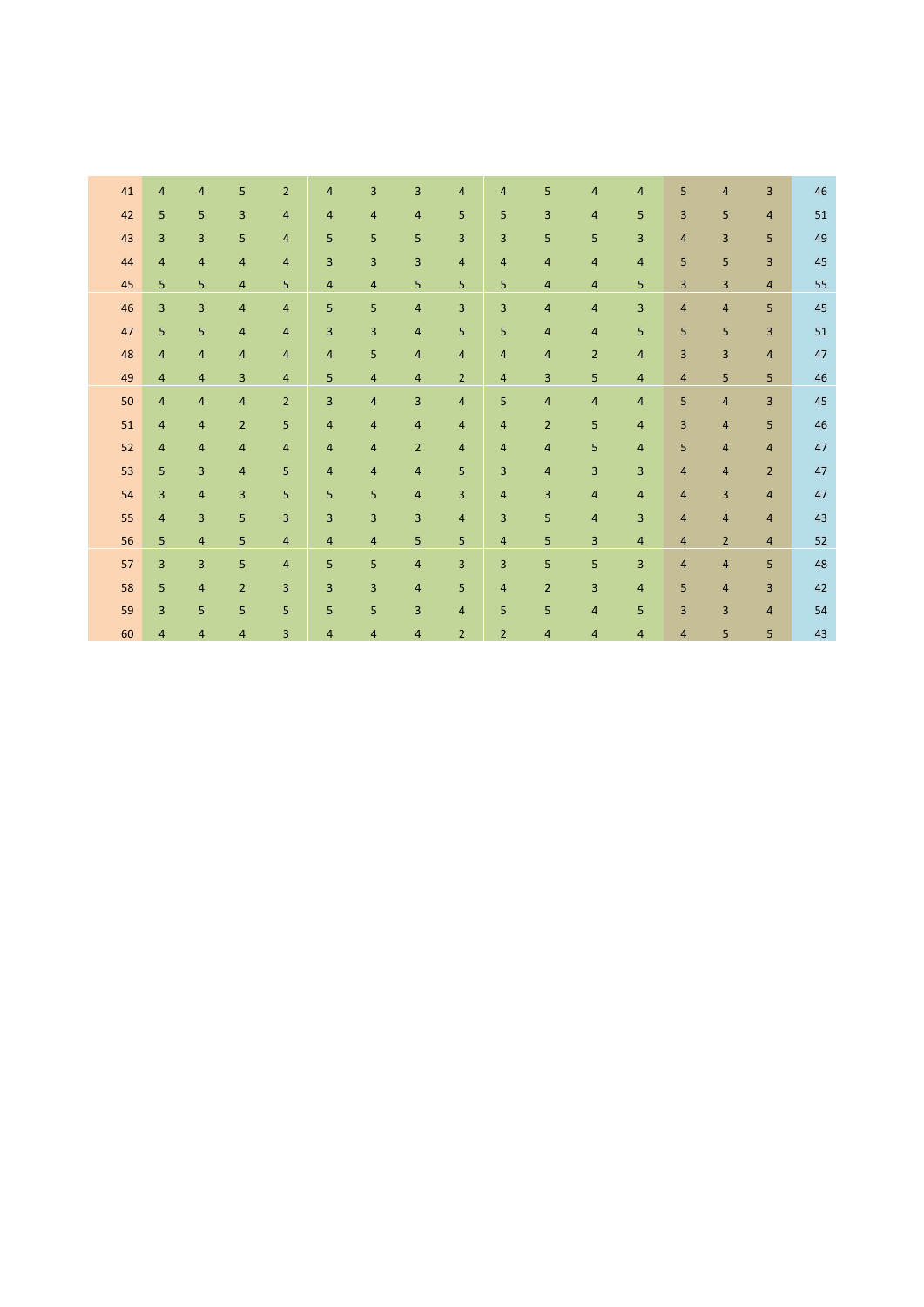# **Lampiran 2: Distribusi Frekuensi Variabel**

|       |       |           | Kebersihan |                      |            |  |
|-------|-------|-----------|------------|----------------------|------------|--|
|       |       | Frequency | Percent    | <b>Valid Percent</b> | Cumulative |  |
|       |       |           |            |                      | Percent    |  |
|       | 3.00  | 14        | 23.3       | 23.3                 | 23.3       |  |
| Valid | 4.00  | 32        | 53.3       | 53.3                 | 76.7       |  |
|       | 5.00  | 14        | 23.3       | 23.3                 | 100.0      |  |
|       | Total | 60        | 100.0      | 100.0                |            |  |

|       |       |           | Interior |                      |            |  |
|-------|-------|-----------|----------|----------------------|------------|--|
|       |       | Frequency | Percent  | <b>Valid Percent</b> | Cumulative |  |
|       |       |           |          |                      | Percent    |  |
|       | 3.00  | 14        | 23.3     | 23.3                 | 23.3       |  |
| Valid | 4.00  | 33        | 55.0     | 55.0                 | 78.3       |  |
|       | 5.00  | 13        | 21.7     | 21.7                 | 100.0      |  |
|       | Total | 60        | 100.0    | 100.0                |            |  |

|       |       |           | Kecepatan |                      |                       |  |
|-------|-------|-----------|-----------|----------------------|-----------------------|--|
|       |       | Frequency | Percent   | <b>Valid Percent</b> | Cumulative<br>Percent |  |
|       | 2.00  | 5         | 8.3       | 8.3                  | 8.3                   |  |
|       | 3.00  | 12        | 20.0      | 20.0                 | 28.3                  |  |
| Valid | 4.00  | 26        | 43.3      | 43.3                 | 71.7                  |  |
|       | 5.00  | 17        | 28.3      | 28.3                 | 100.0                 |  |
|       | Total | 60        | 100.0     | 100.0                |                       |  |

|       |       |           | Pelayanan |                      |            |  |
|-------|-------|-----------|-----------|----------------------|------------|--|
|       |       | Frequency | Percent   | <b>Valid Percent</b> | Cumulative |  |
|       |       |           |           |                      | Percent    |  |
|       | 2.00  | 3         | 5.0       | 5.0                  | 5.0        |  |
|       | 3.00  | 9         | 15.0      | 15.0                 | 20.0       |  |
| Valid | 4.00  | 35        | 58.3      | 58.3                 | 78.3       |  |
|       | 5.00  | 13        | 21.7      | 21.7                 | 100.0      |  |
|       | Total | 60        | 100.0     | 100.0                |            |  |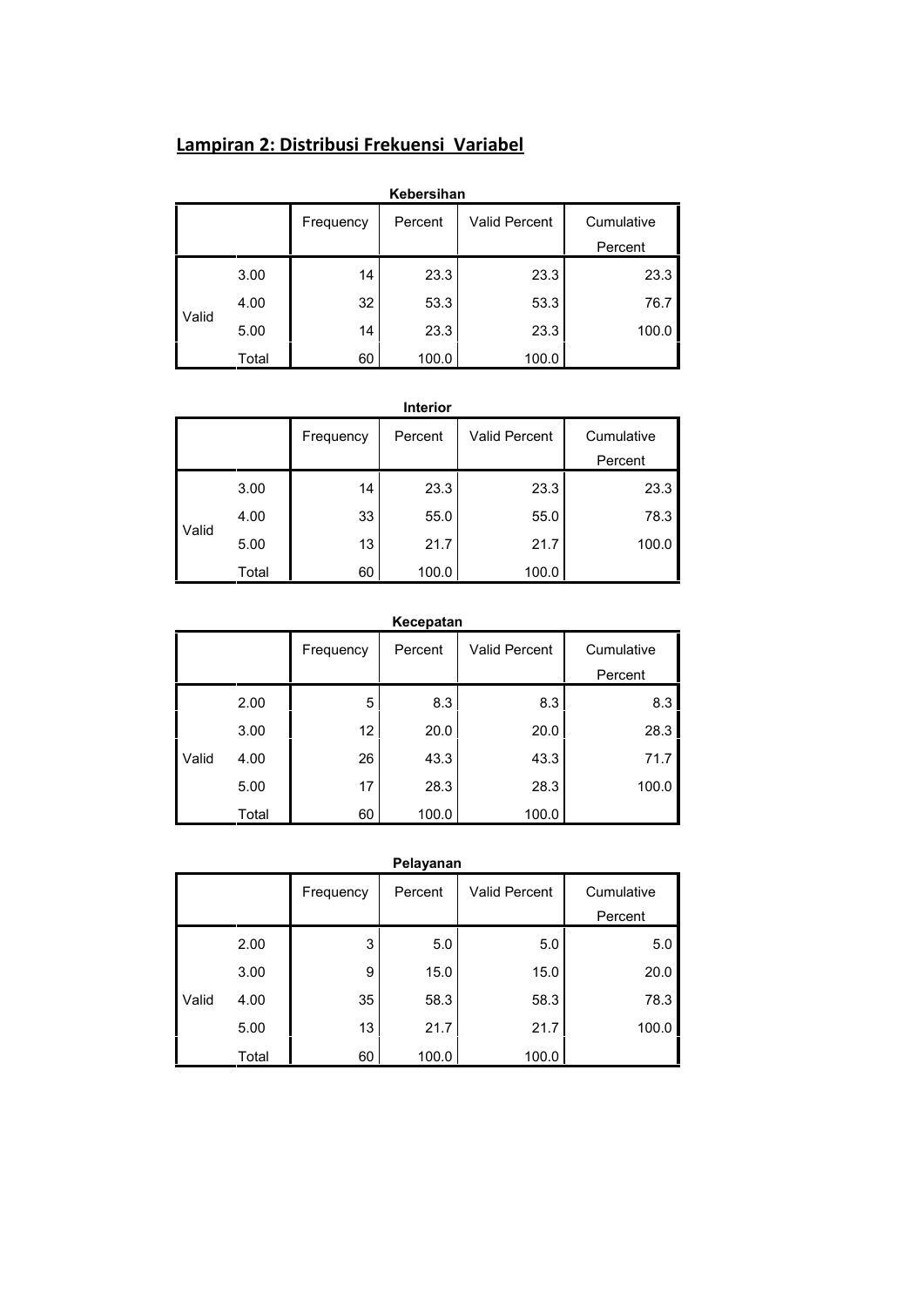|       |       |           | <b>Informasi</b> |                      |            |  |
|-------|-------|-----------|------------------|----------------------|------------|--|
|       |       | Frequency | Percent          | <b>Valid Percent</b> | Cumulative |  |
|       |       |           |                  |                      | Percent    |  |
|       | 3.00  | 15        | 25.0             | 25.0                 | 25.0       |  |
| Valid | 4.00  | 32        | 53.3             | 53.3                 | 78.3       |  |
|       | 5.00  | 13        | 21.7             | 21.7                 | 100.0      |  |
|       | Total | 60        | 100.0            | 100.0                |            |  |

## **Pengetahuan kary**

|       |       | Frequency | Percent | <b>Valid Percent</b> | Cumulative |  |
|-------|-------|-----------|---------|----------------------|------------|--|
|       |       |           |         |                      | Percent    |  |
|       | 3.00  | 13        | 21.7    | 21.7                 | 21.7       |  |
|       | 4.00  | 33        | 55.0    | 55.0                 | 76.7       |  |
| Valid | 5.00  | 14        | 23.3    | 23.3                 | 100.0      |  |
|       | Total | 60        | 100.0   | 100.0                |            |  |

|       |       |           | Keamanan |                      |                       |
|-------|-------|-----------|----------|----------------------|-----------------------|
|       |       | Frequency | Percent  | <b>Valid Percent</b> | Cumulative<br>Percent |
|       |       |           |          |                      |                       |
|       | 2.00  | 3         | 5.0      | 5.0                  | 5.0                   |
|       | 3.00  | 14        | 23.3     | 23.3                 | 28.3                  |
| Valid | 4.00  | 25        | 41.7     | 41.7                 | 70.0                  |
|       | 5.00  | 18        | 30.0     | 30.0                 | 100.0                 |
|       | Total | 60        | 100.0    | 100.0                |                       |

|       |       |                | Keramahan |                      |            |  |
|-------|-------|----------------|-----------|----------------------|------------|--|
|       |       | Frequency      | Percent   | <b>Valid Percent</b> | Cumulative |  |
|       |       |                |           |                      | Percent    |  |
|       | 2.00  | $\overline{2}$ | 3.3       | 3.3                  | 3.3        |  |
|       | 3.00  | 12             | 20.0      | 20.0                 | 23.3       |  |
| Valid | 4.00  | 31             | 51.7      | 51.7                 | 75.0       |  |
|       | 5.00  | 15             | 25.0      | 25.0                 | 100.0      |  |
|       | Total | 60             | 100.0     | 100.0                |            |  |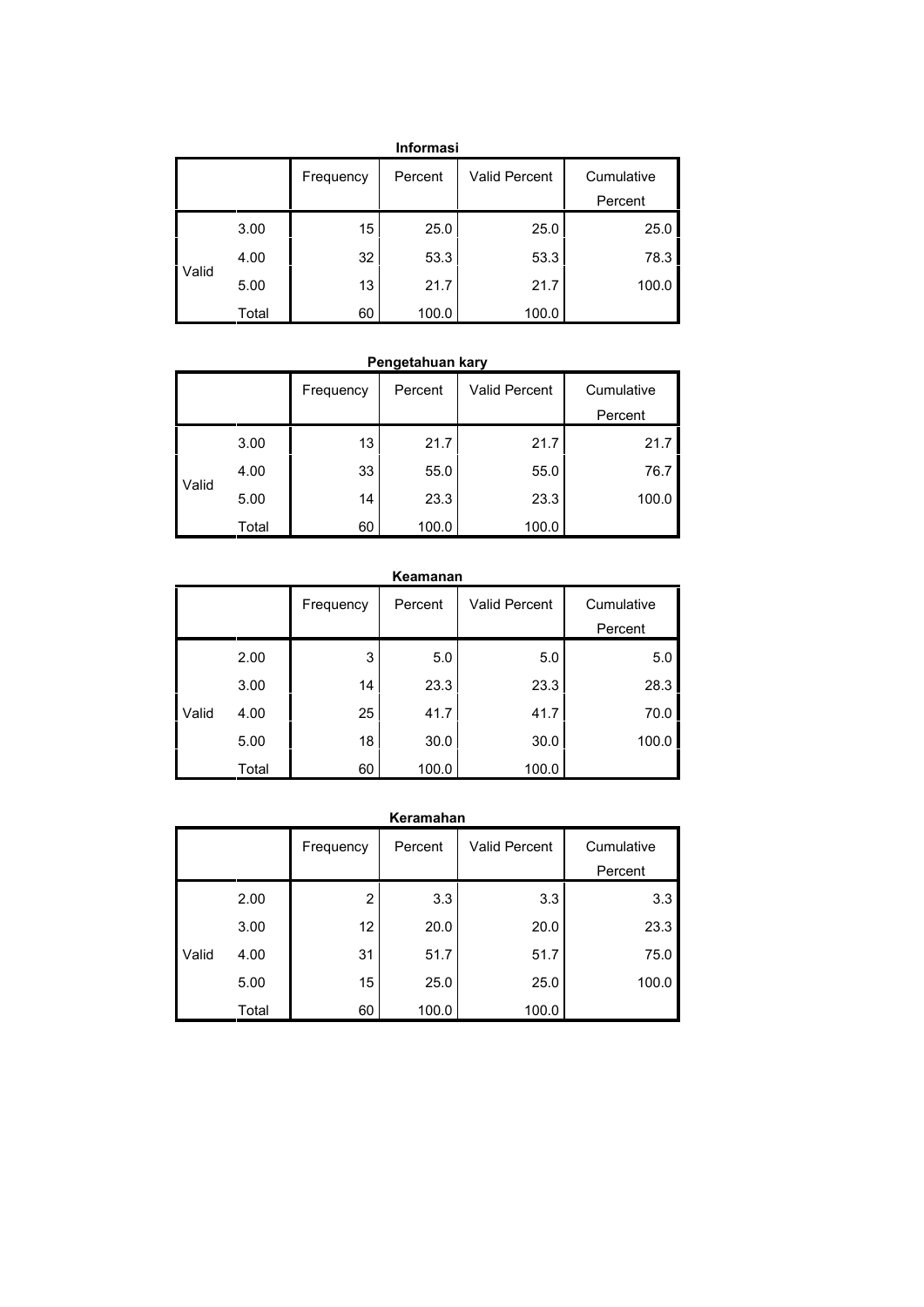|       |       |           | <b>Reservasi</b> |                      |            |  |
|-------|-------|-----------|------------------|----------------------|------------|--|
|       |       | Frequency | Percent          | <b>Valid Percent</b> | Cumulative |  |
|       |       |           |                  |                      | Percent    |  |
|       | 2.00  | 3         | 5.0              | 5.0                  | 5.0        |  |
|       | 3.00  | 14        | 23.3             | 23.3                 | 28.3       |  |
| Valid | 4.00  | 29        | 48.3             | 48.3                 | 76.7       |  |
|       | 5.00  | 14        | 23.3             | 23.3                 | 100.0      |  |
|       | Total | 60        | 100.0            | 100.0                |            |  |

|       |       |           | Waktu   |                      |            |  |
|-------|-------|-----------|---------|----------------------|------------|--|
|       |       | Frequency | Percent | <b>Valid Percent</b> | Cumulative |  |
|       |       |           |         |                      | Percent    |  |
|       | 2.00  | 5         | 8.3     | 8.3                  | 8.3        |  |
|       | 3.00  | 13        | 21.7    | 21.7                 | 30.0       |  |
| Valid | 4.00  | 25        | 41.7    | 41.7                 | 71.7       |  |
|       | 5.00  | 17        | 28.3    | 28.3                 | 100.0      |  |
|       | Total | 60        | 100.0   | 100.0                |            |  |

|       |       |           | Lokasi  |                      |            |  |
|-------|-------|-----------|---------|----------------------|------------|--|
|       |       | Frequency | Percent | <b>Valid Percent</b> | Cumulative |  |
|       |       |           |         |                      | Percent    |  |
|       | 2.00  | 3         | 5.0     | 5.0                  | 5.0        |  |
|       | 3.00  | 9         | 15.0    | 15.0                 | 20.0       |  |
| Valid | 4.00  | 35        | 58.3    | 58.3                 | 78.3       |  |
|       | 5.00  | 13        | 21.7    | 21.7                 | 100.0      |  |
|       | Total | 60        | 100.0   | 100.0                |            |  |

| Kemudahan |       |           |         |                      |            |  |  |  |
|-----------|-------|-----------|---------|----------------------|------------|--|--|--|
|           |       | Frequency | Percent | <b>Valid Percent</b> | Cumulative |  |  |  |
|           |       |           |         |                      | Percent    |  |  |  |
| Valid     | 3.00  | 15        | 25.0    | 25.0                 | 25.0       |  |  |  |
|           | 4.00  | 32        | 53.3    | 53.3                 | 78.3       |  |  |  |
|           | 5.00  | 13        | 21.7    | 21.7                 | 100.0      |  |  |  |
|           | Total | 60        | 100.0   | 100.0                |            |  |  |  |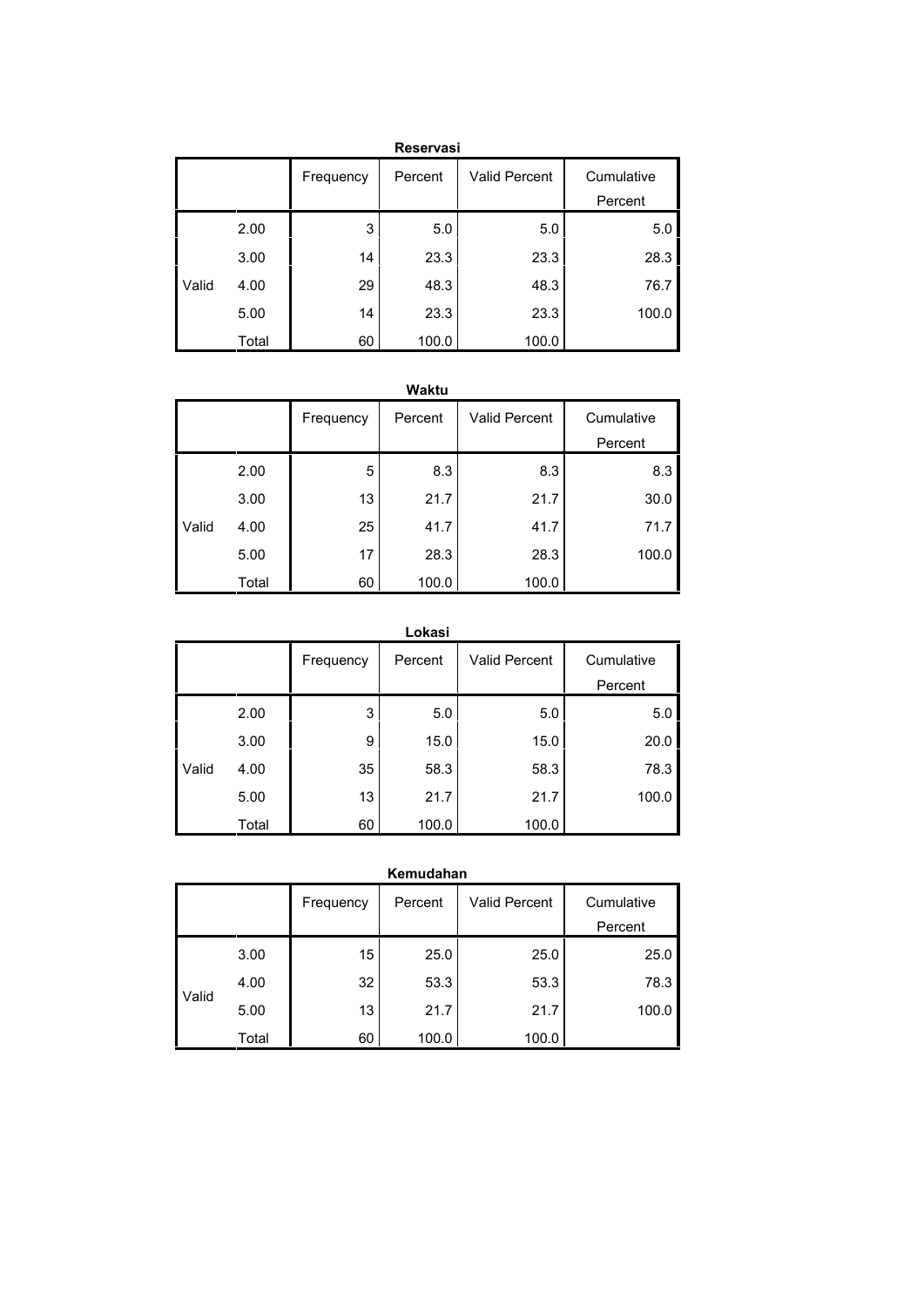| Kunjungan Kempan |       |           |         |                      |                       |  |  |  |
|------------------|-------|-----------|---------|----------------------|-----------------------|--|--|--|
|                  |       | Frequency | Percent | <b>Valid Percent</b> | Cumulative<br>Percent |  |  |  |
|                  |       |           |         |                      |                       |  |  |  |
| Valid            | 3.00  | 11        | 18.3    | 18.3                 | 18.3                  |  |  |  |
|                  | 4.00  | 36        | 60.0    | 60.0                 | 78.3                  |  |  |  |
|                  | 5.00  | 13        | 21.7    | 21.7                 | 100.0                 |  |  |  |
|                  | Total | 60        | 100.0   | 100.0                |                       |  |  |  |

# **Kunjungan kembali**

#### **Pilihan pertama**

|       |       | Frequency       | Percent | <b>Valid Percent</b> | Cumulative |
|-------|-------|-----------------|---------|----------------------|------------|
|       |       |                 |         |                      | Percent    |
|       | 2.00  |                 | 1.7     | 1.7                  | 1.7        |
|       | 3.00  | 12 <sup>2</sup> | 20.0    | 20.0                 | 21.7       |
| Valid | 4.00  | 28              | 46.7    | 46.7                 | 68.3       |
|       | 5.00  | 19              | 31.7    | 31.7                 | 100.0      |
|       | Total | 60              | 100.0   | 100.0                |            |

## **Kualitas layanan**

|       |       | Frequency | Percent | <b>Valid Percent</b> | Cumulative |
|-------|-------|-----------|---------|----------------------|------------|
|       |       |           |         |                      | Percent    |
|       | 2.00  |           | 1.7     | 1.7                  | 1.7        |
|       | 3.00  | 12        | 20.0    | 20.0                 | 21.7       |
| Valid | 4.00  | 32        | 53.3    | 53.3                 | 75.0       |
|       | 5.00  | 15        | 25.0    | 25.0                 | 100.0      |
|       | Total | 60        | 100.0   | 100.0                |            |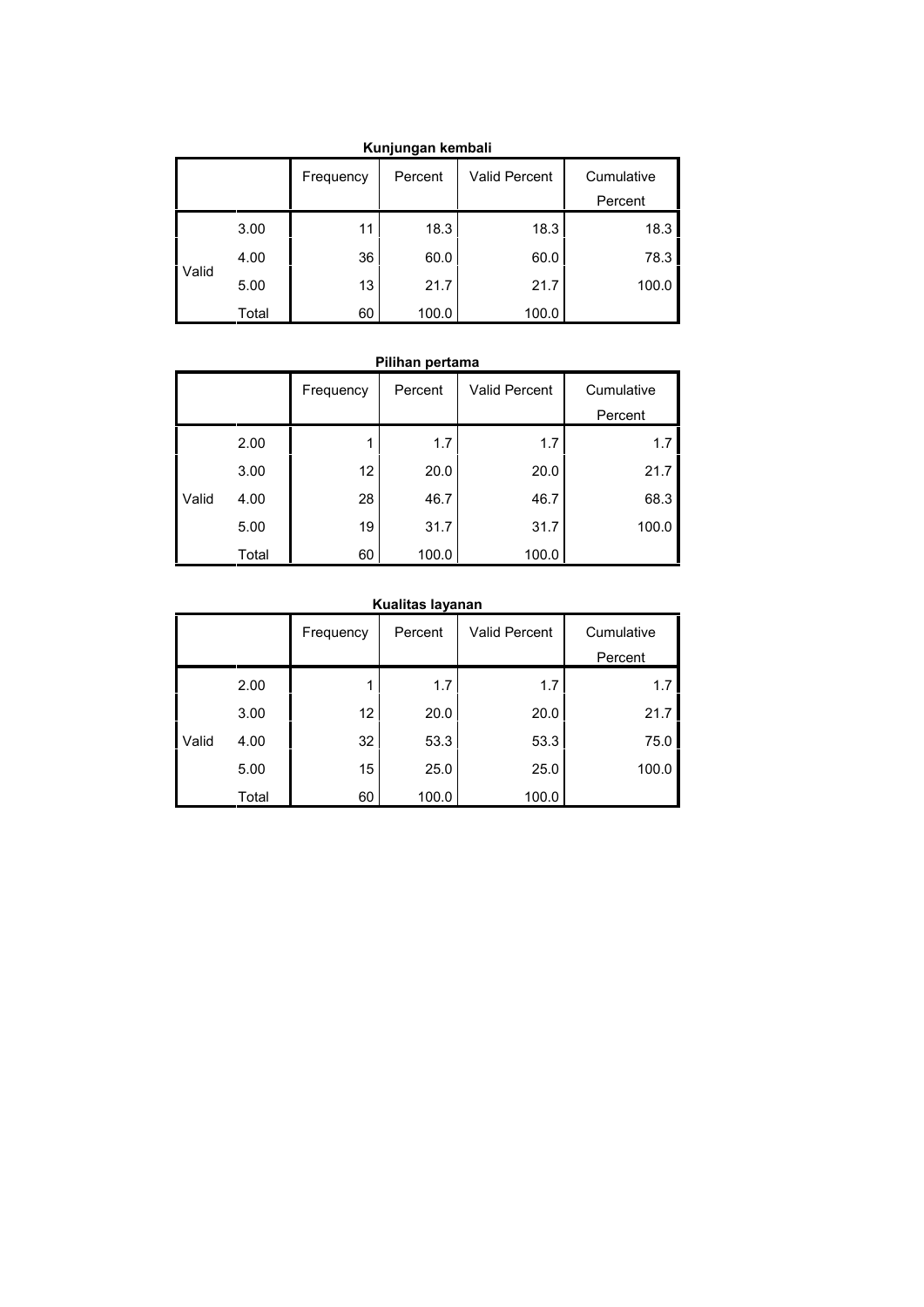## **Lampiran 3: Uji Validitas Variabel X**

|            |                              |                   |              |              |              |                      | <b>Correlations</b>  |                   |                     |                     |              |                   |                      |                        |
|------------|------------------------------|-------------------|--------------|--------------|--------------|----------------------|----------------------|-------------------|---------------------|---------------------|--------------|-------------------|----------------------|------------------------|
|            |                              | Kebersihan        | Interior     | Kecepatan    | Pelayanan    | Informasi            | Pengetahuan          | Keamanan          | Keramahan           | Reservasi           | Waktu        | Lokasi            | Kemudaha             | Tot_X                  |
|            |                              |                   |              |              |              |                      | kary                 |                   |                     |                     |              |                   | n                    |                        |
|            | <b>Pearson Correlation</b>   | $\mathbf{1}$      | .146         | $-.244$      | $-.260$      | $-.143$              | $-.400'$             | $-.114$           | $.831$ <sup>*</sup> | .000                | $-.242$      | $-0.032$          | .143                 | $.352$ <sup>*</sup>    |
| Kebersihan | Sig. (2-tailed)              |                   | .267         | .060         | .045         | .276                 | .002                 | .386              | .000                | 1.000               | .062         | .806              | .276                 | .006                   |
|            | N                            | 60                | 60           | 60           | 60           | 60                   | 60                   | 60                | 60                  | 60                  | 60           | 60                | 60                   | 60                     |
|            | <b>Pearson Correlation</b>   | .146              | $\mathbf{1}$ | $-.140$      | $-.001$      | $-.293$ <sup>*</sup> | .038                 | $-0.146$          | .162                | $.672$ <sup>*</sup> | $-.140$      | $-.034$           | $.982$ <sup>**</sup> | .486*                  |
| Interior   | Sig. (2-tailed)              | .267              |              | .285         | .993         | .023                 | .775                 | .265              | .216                | .000                | .287         | .796              | .000                 | .000                   |
|            | N                            | 60                | 60           | 60           | 60           | 60                   | 60                   | 60                | 60                  | 60                  | 60           | 60                | 60                   | 60                     |
|            | <b>Pearson Correlation</b>   | $-.244$           | $-.140$      | $\mathbf{1}$ | $-.004$      | .321                 | .113                 | $-.047$           | $-.123$             | $-.217$             | $.990^{*}$   | .193              | $-.140$              | $.498^{^{\ast}}$       |
| Kecepatan  | Sig. (2-tailed)              | .060              | .285         |              | .975         | .012                 | .391                 | .722              | .348                | .096                | .000         | .140              | .285                 | .000                   |
|            | N                            | 60                | 60           | 60           | 60           | 60                   | 60                   | 60                | 60                  | 60                  | 60           | 60                | 60                   | 60                     |
|            | <b>Pearson Correlation</b>   | $-.260$           | $-.001$      | $-0.004$     | $\mathbf{1}$ | .095                 | .133                 | .309 <sup>°</sup> | $-.117$             | .159                | $-.005$      | .086              | $-.002$              | .345*                  |
| Pelayanan  | Sig. (2-tailed)              | .045              | .993         | .975         |              | .469                 | .310                 | .016              | .373                | .226                | .970         | .511              | .987                 | .007                   |
|            | N                            | 60                | 60           | 60           | 60           | 60                   | 60                   | 60                | 60                  | 60                  | 60           | 60                | 60                   | 60                     |
|            | <b>Pearson Correlation</b>   | $-.143$           | $-.293$      | .321`        | .095         | $\mathbf{1}$         | .220                 | .112              | $-.193$             | $-.247$             | $.318^*$     | .160              | $-.289$              | .272                   |
| Informasi  | Sig. (2-tailed)              | .276              | .023         | .012         | .469         |                      | .092                 | .393              | .140                | .057                | .013         | .221              | .025                 | .036                   |
|            | N                            | 60                | 60           | 60           | 60           | 60                   | 60                   | 60                | 60                  | 60                  | 60           | 60                | 60                   | 60                     |
|            | <b>Pearson Correlation</b>   | $-.400"$          | .038         | .113         | .133         | .220                 | $\mathbf{1}$         | .030              | $-.325$             | .003                | .112         | $-.032$           | .038                 | .289                   |
|            | Pengeth kary Sig. (2-tailed) | .002              | .775         | .391         | .310         | .092                 |                      | .820              | .011                | .981                | .393         | .809              | .775                 | .029                   |
|            | N                            | 60                | 60           | 60           | 60           | 60                   | 60                   | 60                | 60                  | 60                  | 60           | 60                | 60                   | 60                     |
|            | <b>Pearson Correlation</b>   | $-.114$           | $-.146$      | $-.047$      | .309         | .112                 | .030                 | 1                 | $-.154$             | $-.005$             | $-.026$      | $-.157$           | $-.116$              | .298                   |
| Keamanan   | Sig. (2-tailed)              | .386              | .265         | .722         | .016         | .393                 | .820                 |                   | .240                | .971                | .845         | .231              | .377                 | .012                   |
|            | N                            | 60                | 60           | 60           | 60           | 60                   | 60                   | 60                | 60                  | 60                  | 60           | 60                | 60                   | 60                     |
|            | Pearson Correlation          | $.831$ **         | .162         | $-.123$      | $-.117$      | $-.193$              | $-.325$ <sup>*</sup> | $-0.154$          | $\mathbf{1}$        | .078                | $-.123$      | $-.059$           | .159                 | .276'                  |
| Keramahan  | Sig. (2-tailed)              | .000              | .216         | .348         | .373         | .140                 | .011                 | .240              |                     | .553                | .350         | .654              | .225                 | .038                   |
|            | N                            | 60                | 60           | 60           | 60           | 60                   | 60                   | 60                | 60                  | 60                  | 60           | 60                | 60                   | 60                     |
|            | <b>Pearson Correlation</b>   | .000              | $.672$ **    | $-.217$      | .159         | $-.247$              | .003                 | $-.005$           | .078                | $\mathbf{1}$        | $-.240$      | $-.033$           | $.627$ *             | .400                   |
| Reservasi  | Sig. (2-tailed)              | 1.000             | .000         | .096         | .226         | .057                 | .981                 | .971              | .553                |                     | .064         | .803              | .000                 | .002                   |
|            | N                            | 60                | 60           | 60           | 60           | 60                   | 60                   | 60                | 60                  | 60                  | 60           | 60                | 60                   | 60                     |
|            | Pearson Correlation          | $-.242$           | $-.140$      | .990**       | $-.005$      | $.318$ <sup>2</sup>  | .112                 | $-0.026$          | $-.123$             | $-.240$             | $\mathbf{1}$ | .191              | $-.113$              | .503                   |
| Waktu      | Sig. (2-tailed)              | .062              | .287         | .000         | .970         | .013                 | .393                 | .845              | .350                | .064                |              | .145              | .390                 | .000                   |
|            | N                            | 60                | 60           | 60           | 60           | 60                   | 60                   | 60                | 60                  | 60                  | 60           | 60                | 60                   | 60                     |
|            | <b>Pearson Correlation</b>   | $-0.032$          | $-.034$      | .193         | .086         | .160                 | $-.032$              | $-.157$           | $-.059$             | $-.033$             | .191         | $\mathbf{1}$      | $-.035$              | .310                   |
| Lokasi     | Sig. (2-tailed)              | .806              | .796         | .140         | .511         | .221                 | .809                 | .231              | .654                | .803                | .145         |                   | .793                 | .016                   |
|            | N                            | 60                | 60           | 60           | 60           | 60                   | 60                   | 60                | 60                  | 60                  | 60           | 60                | 60                   | 60                     |
|            | <b>Pearson Correlation</b>   | .143              | $.982$ **    | $-.140$      | $-.002$      | $-.289$              | .038                 | $-.116$           | .159                | .627                | $-.113$      | $-.035$           | $\mathbf{1}$         | .<br>489 <sup>**</sup> |
| Kemudahan  | Sig. (2-tailed)              | .276              | .000         | .285         | .987         | .025                 | .775                 | .377              | .225                | .000                | .390         | .793              |                      | .000                   |
|            | N                            | 60                | 60           | 60           | 60           | 60                   | 60                   | 60                | 60                  | 60                  | 60           | 60                | 60                   | 60                     |
|            | <b>Pearson Correlation</b>   | .352 <sup>°</sup> | .486゛        | .498         | .345         | .272                 | .289                 | .298              | .276                | .400                | .503         | .310 <sup>7</sup> | .489                 | $\mathbf{1}$           |
| Tot X      | Sig. (2-tailed)              | .006              | .000         | .000         | .007         | .036                 | .029                 | .012              | .038                | .002                | .000         | .016              | .000                 |                        |
|            | N                            | 60                | 60           | 60           | 60           | 60                   | 60                   | 60                | 60                  | 60                  | 60           | 60                | 60                   | 60                     |

\*. Correlation is significant at the 0.05 level (2-tailed).

\*\*. Correlation is significant at the 0.01 level (2-tailed).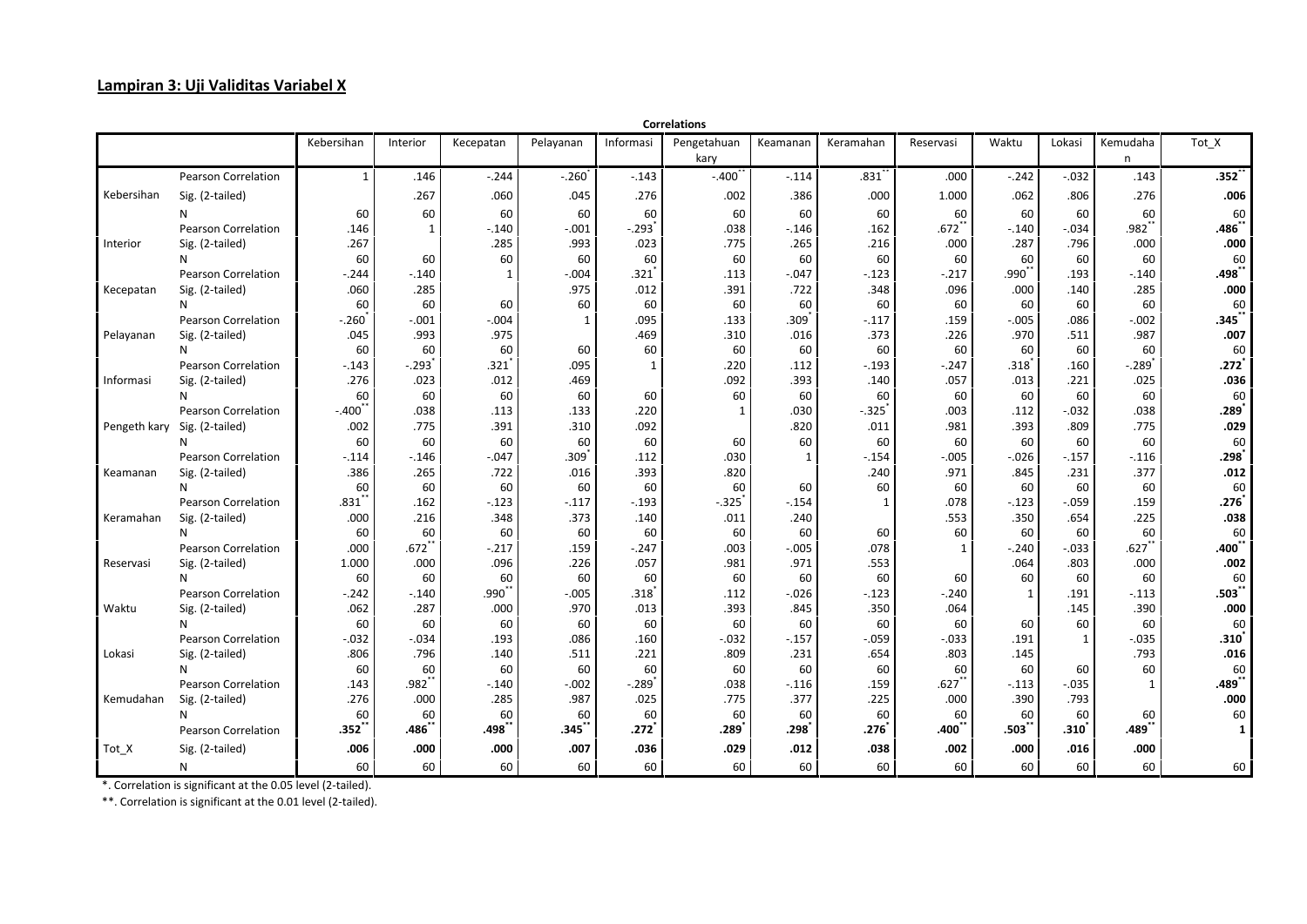# **Lampiran 4: Uji Validitas Variabel Y**

|         |                            | <b>Correlations</b> |                     |        |            |
|---------|----------------------------|---------------------|---------------------|--------|------------|
|         |                            | Y1.1                | Y1.2                | Y1.3   | Total Y    |
|         | Pearson Correlation        |                     | .098                | $-258$ | .501       |
| Y1.1    | Sig. (2-tailed)            |                     | .454                | .046   | .000       |
| Y1.2    | N                          | 60                  | 60                  | 60     | 60         |
|         | Pearson Correlation        | .098                |                     | $-247$ | .619       |
|         | Sig. (2-tailed)            | .454                |                     | .057   | .000       |
|         | N                          | 60                  | 60                  | 60     | 60<br>.354 |
|         | Pearson Correlation        | $-258$              | $-247$              |        |            |
| Y1.3    | Sig. (2-tailed)            | .046                | .057                |        | .006       |
|         | N                          | 60                  | 60                  | 60     | 60         |
|         | <b>Pearson Correlation</b> | .501                | $.619$ <sup>-</sup> | .354   |            |
| Total Y | Sig. (2-tailed)            | .000                | .000                | .006   |            |
|         | Ν                          | 60                  | 60                  | 60     | 60         |

\*. Correlation is significant at the 0.05 level (2-tailed).

\*\*. Correlation is significant at the 0.01 level (2-tailed).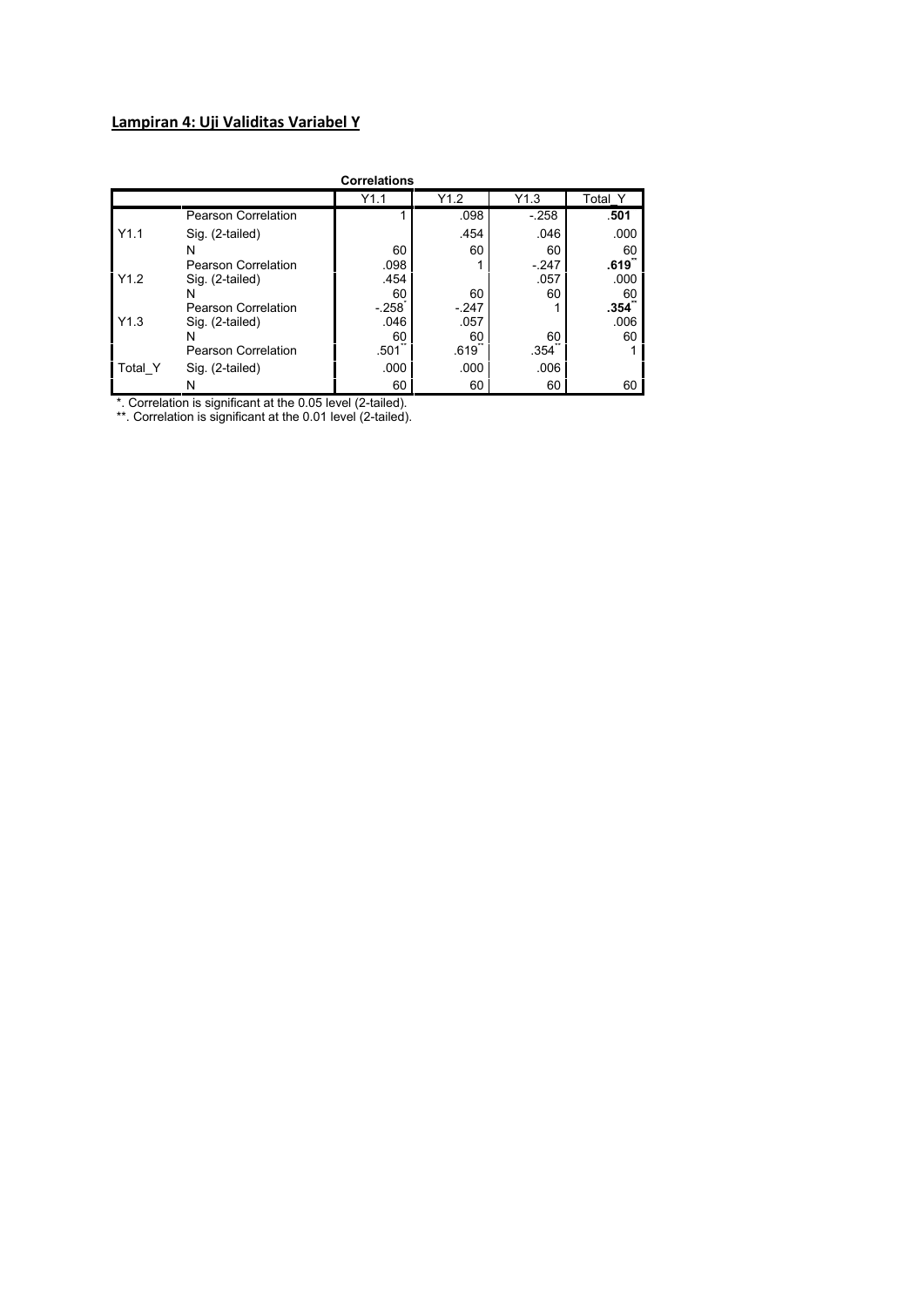# **Lampiran 5: Uji Reliabilitas**

#### **Case Processing Summary**

|       |                       |    | %     |
|-------|-----------------------|----|-------|
|       | Valid                 | 60 | 100.0 |
| Cases | Excluded <sup>a</sup> | 0  | .0    |
|       | Total                 | 60 | 100.0 |

a. Listwise deletion based on all variables in the procedure.

## Variabel X1

**Reliability Statistics**

|                  | Cronbach's Alpha |            |
|------------------|------------------|------------|
|                  | Based on         |            |
|                  | Standardized     |            |
| Cronbach's Alpha | Items            | N of Items |
|                  | 610              |            |

## Variabel X2

#### **Reliability Statistics**

|                  | Cronbach's Alpha |            |
|------------------|------------------|------------|
|                  | Based on         |            |
|                  | Standardized     |            |
| Cronbach's Alpha | <b>Items</b>     | N of Items |
| 732              | .693             |            |

## Variabel X3

#### **Reliability Statistics**

|                  | Cronbach's Alpha |            |
|------------------|------------------|------------|
|                  | Based on         |            |
|                  | Standardized     |            |
| Cronbach's Alpha | Items            | N of Items |
|                  |                  |            |

#### Variabel X4

## **Reliability Statistics** Cronbach's Alpha

|                  | Based on<br>Standardized |            |  |
|------------------|--------------------------|------------|--|
| Cronbach's Alpha | <b>Items</b>             | N of Items |  |
| 745              | 716                      |            |  |

## Variabel X5

#### **Reliability Statistics**

|                  | Cronbach's Alpha |            |  |
|------------------|------------------|------------|--|
|                  | Based on         |            |  |
|                  | Standardized     |            |  |
| Cronbach's Alpha | <b>Items</b>     | N of Items |  |
| 751              |                  |            |  |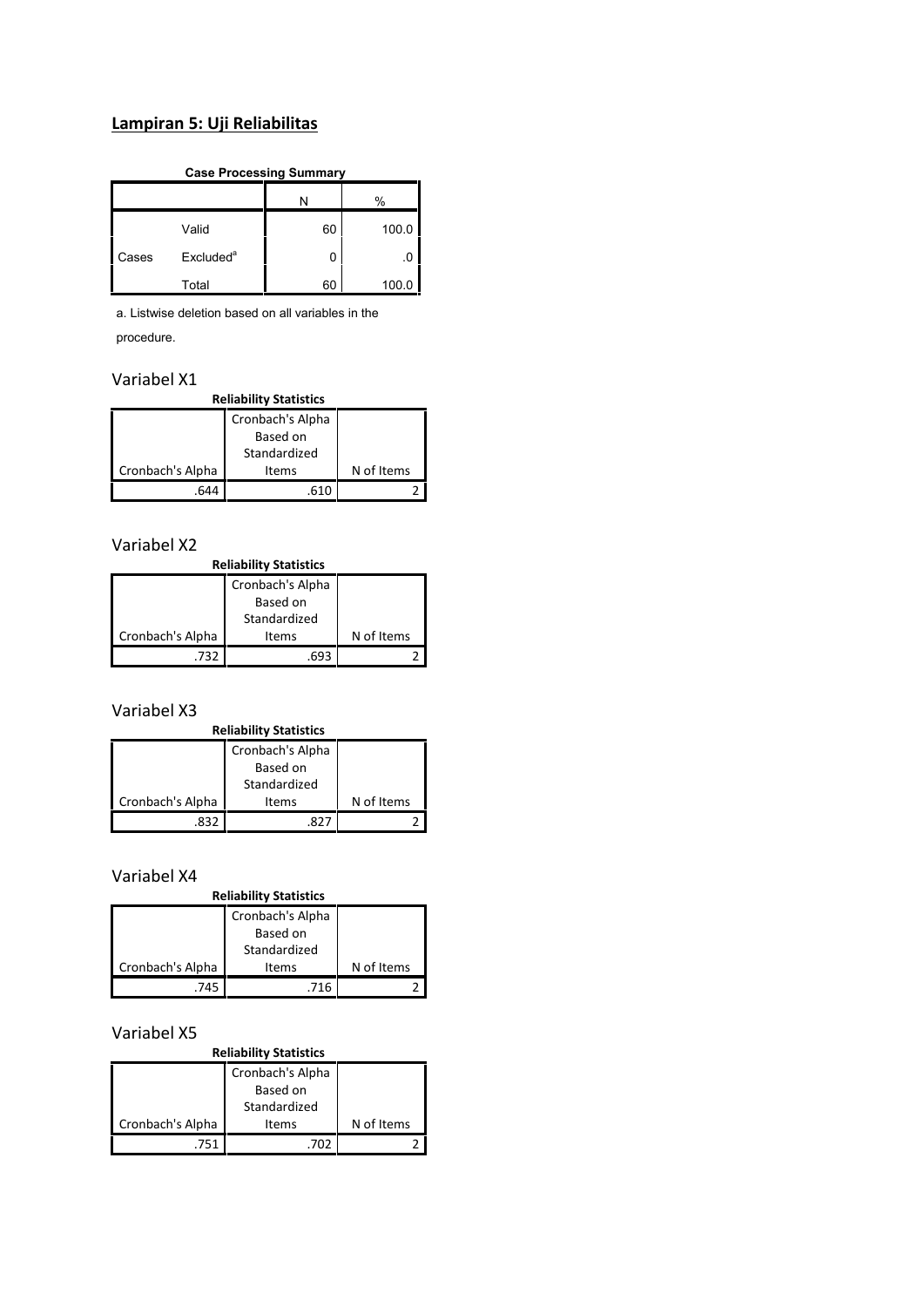## Variabel X6

| <b>Reliability Statistics</b> |                  |            |  |  |  |
|-------------------------------|------------------|------------|--|--|--|
|                               | Cronbach's Alpha |            |  |  |  |
|                               | Based on         |            |  |  |  |
|                               | Standardized     |            |  |  |  |
| Cronbach's Alpha              | <b>Items</b>     | N of Items |  |  |  |
|                               | .616             |            |  |  |  |

# Variabel Y

| <b>Reliability Statistics</b> |                  |            |  |  |  |
|-------------------------------|------------------|------------|--|--|--|
|                               | Cronbach's Alpha |            |  |  |  |
|                               | Based on         |            |  |  |  |
|                               | Standardized     |            |  |  |  |
| Cronbach's Alpha              | Items            | N of Items |  |  |  |
| 752                           | 725              |            |  |  |  |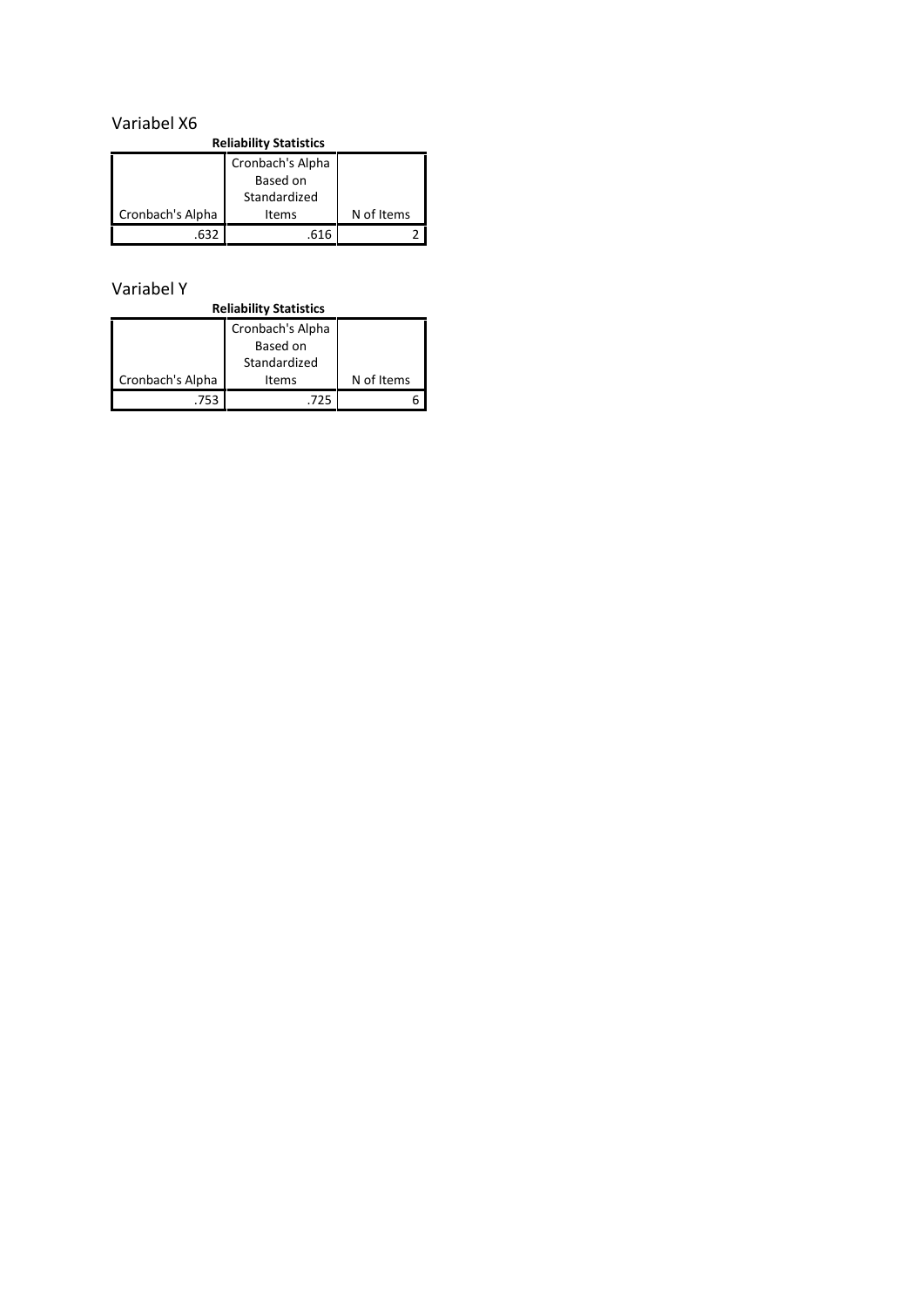## **Lampiran 6: Uji Regresi Sederhana X1**

## **Variables Entered/Removed<sup>a</sup>**

| Model | Variables             | Variables | Method |  |
|-------|-----------------------|-----------|--------|--|
|       | Entered               | Removed   |        |  |
|       | Tangible <sup>b</sup> |           | Enter  |  |

a. Dependent Variable: Satisfaction

b. All requested variables entered.

#### **Model Summary** Model R R R R R R R Adjusted R Square Std. Error of the Estimate 1 .295 $^{a}$ .087 .071 1.07192

a. Predictors: (Constant), Tangible

# **ANOVA<sup>a</sup>** Model Sum of Squares | df | Mean Square | F | Sig. 1 Residual | 66.643 | 58 | 1.149 | Regression 6.340 1 6.340 5.518 .022<sup>b</sup> Total **1** 72.983 59

a. Dependent Variable: Satisfaction

b. Predictors: (Constant), Tangible

## **Coefficients<sup>a</sup>** Model **Unstandardized Coefficients** Standardized t **Coefficients** Sig. B Std. Error Beta 1 (Constant) | 10.450 | 1.087 | 9.613 | .000 | Tangible **|** .317 .317 .295 .349 .022 .349 .022 .349 .022 .317 .023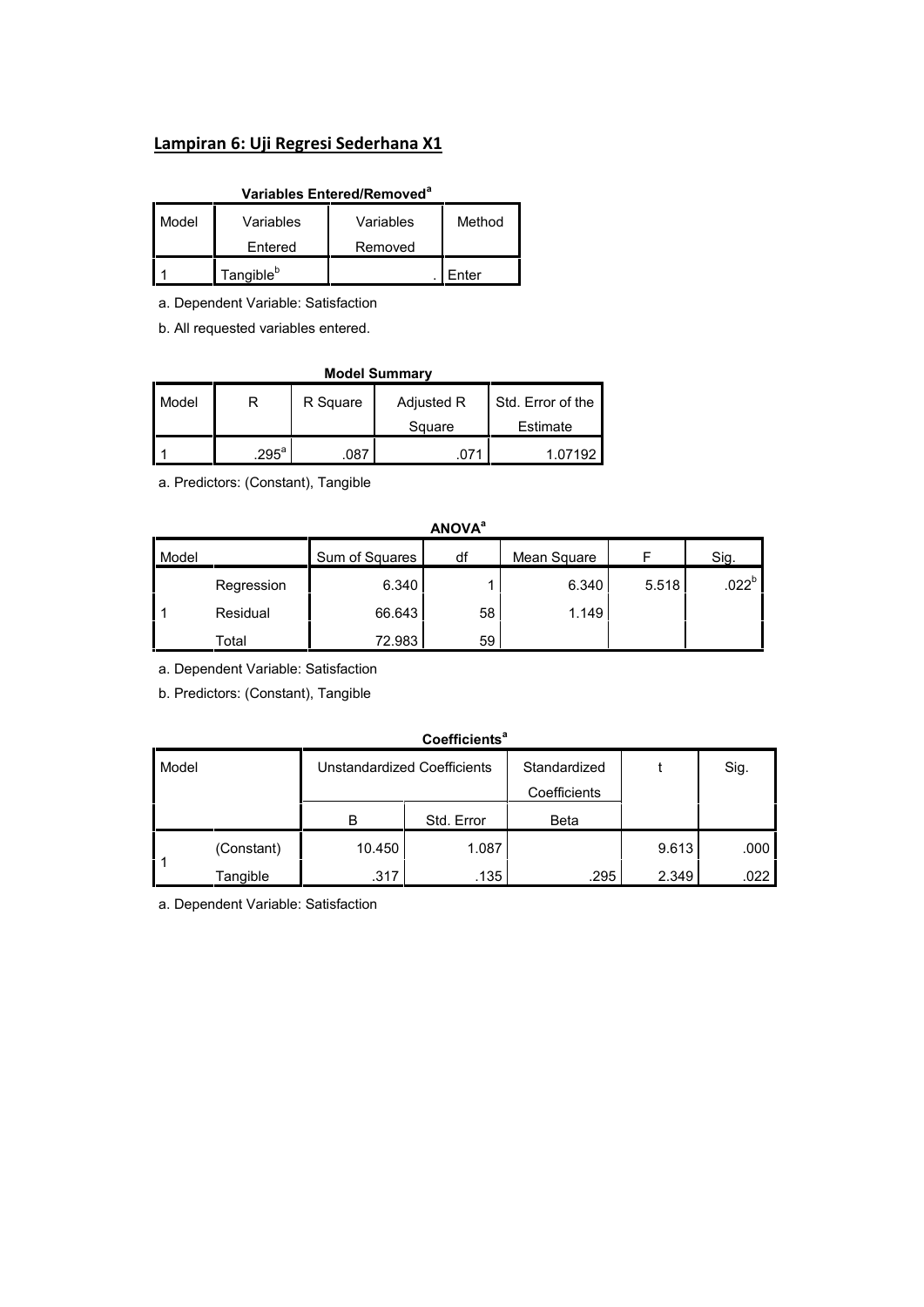## **Lampiran 7: Uji Regresi Sederhana X2**

## **Variables Entered/Removed<sup>a</sup>**

| Model | Variables              | Variables | Method |  |
|-------|------------------------|-----------|--------|--|
|       | Entered                | Removed   |        |  |
|       | Responsivenes<br>$s^b$ |           | Enter  |  |

a. Dependent Variable: Satisfaction

b. All requested variables entered.

| <b>Model Summary</b> |                   |                                             |               |          |  |  |  |
|----------------------|-------------------|---------------------------------------------|---------------|----------|--|--|--|
| Model                |                   | Std. Error of the<br>Adjusted R<br>R Square |               |          |  |  |  |
|                      |                   |                                             | Square        | Estimate |  |  |  |
|                      | .528 <sup>a</sup> | 279                                         | 266<br>.95272 |          |  |  |  |

a. Predictors: (Constant), Responsiveness

## **ANOVA<sup>a</sup>**

| Model |            | Sum of Squares | df | Mean Square |        | Sig.              |
|-------|------------|----------------|----|-------------|--------|-------------------|
|       | Regression | 20.338         |    | 20.338      | 22.407 | .000 <sup>b</sup> |
|       | Residual   | 52.645         | 58 | .908        |        |                   |
|       | Total      | 72.983         | 59 |             |        |                   |

a. Dependent Variable: Satisfaction

b. Predictors: (Constant), Responsiveness

#### **Coefficients<sup>a</sup>**

| Model |                       |       | Unstandardized Coefficients | Standardized<br>Coefficients |        | Sig. |
|-------|-----------------------|-------|-----------------------------|------------------------------|--------|------|
|       |                       | в     | Std. Error                  | Beta                         |        |      |
|       | (Constant)            | 9.062 | .838                        |                              | 10.819 | .000 |
|       | <b>Responsiveness</b> | .497  | .105                        | .528                         | 4.734  | .000 |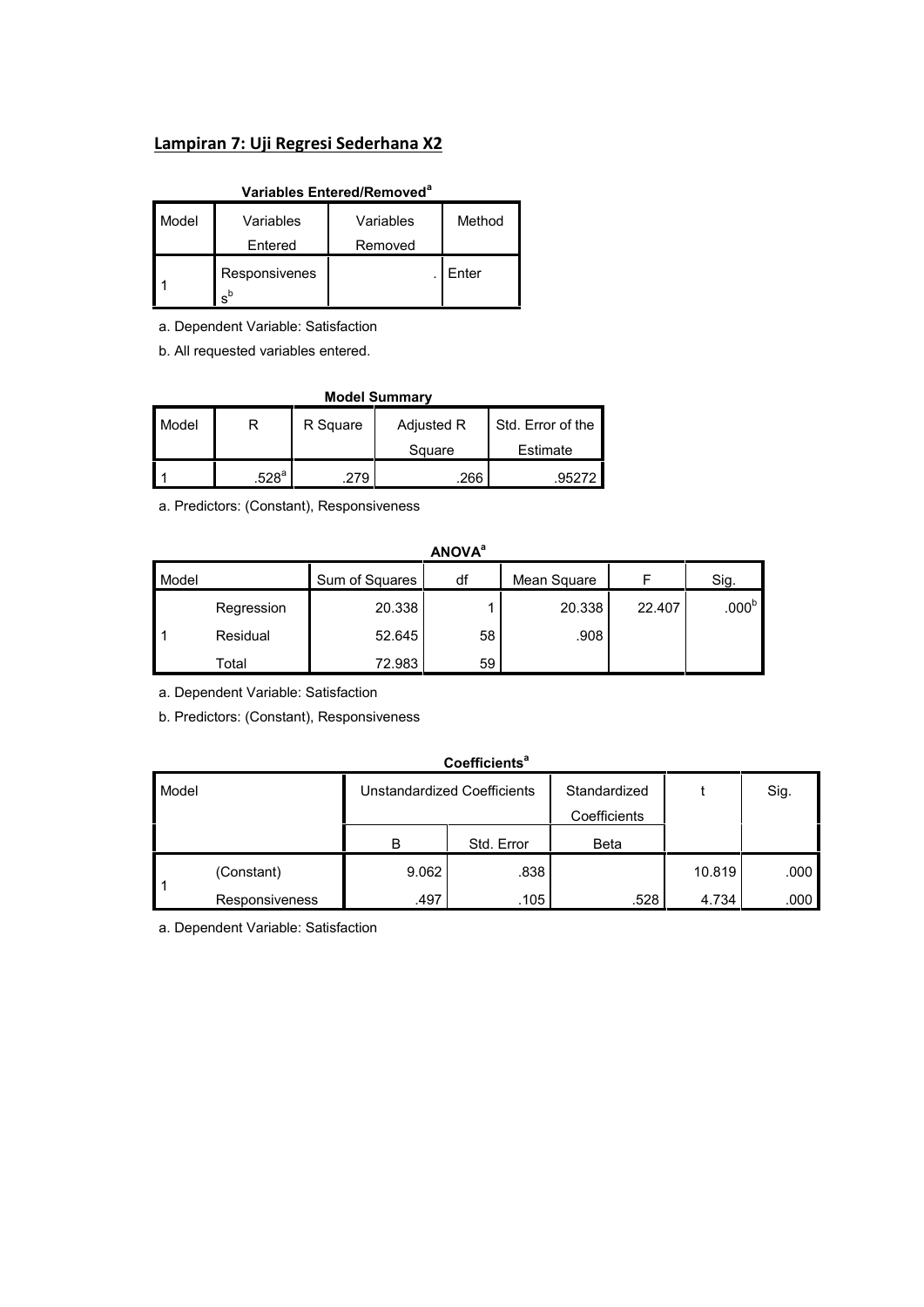## **Lampiran 8: Uji Regresi Sederhana X3**

| Variables Entered/Removed <sup>®</sup>  |           |           |        |  |  |  |
|-----------------------------------------|-----------|-----------|--------|--|--|--|
| l Model                                 | Variables | Variables | Method |  |  |  |
|                                         | Entered   | Removed   |        |  |  |  |
| Knowledge <sup>b</sup><br><i>E</i> nter |           |           |        |  |  |  |

a. Dependent Variable: Satisfaction

b. All requested variables entered.

| <b>Model Summary</b> |                  |                                             |        |          |  |  |  |
|----------------------|------------------|---------------------------------------------|--------|----------|--|--|--|
| Model                | R                | Std. Error of the<br>Adjusted R<br>R Square |        |          |  |  |  |
|                      |                  |                                             | Square | Estimate |  |  |  |
|                      | 157 <sup>a</sup> | 025                                         | .008   | 1.10783  |  |  |  |

a. Predictors: (Constant), Knowledge

|       |            |                | <b>ANOVA</b> <sup>a</sup> |             |       |                   |
|-------|------------|----------------|---------------------------|-------------|-------|-------------------|
| Model |            | Sum of Squares | df                        | Mean Square |       | Sig.              |
|       | Regression | 1.801          |                           | 1.801       | 1.467 | .231 <sup>b</sup> |
|       | Residual   | 71.182         | 58                        | 1.227       |       |                   |
|       | Total      | 72.983         | 59                        |             |       |                   |

a. Dependent Variable: Satisfaction

b. Predictors: (Constant), Knowledge

| <b>Coefficients<sup>a</sup></b> |            |                             |            |                              |        |      |  |  |
|---------------------------------|------------|-----------------------------|------------|------------------------------|--------|------|--|--|
| Model                           |            | Unstandardized Coefficients |            | Standardized<br>Coefficients |        | Sig. |  |  |
|                                 |            | B                           | Std. Error | <b>Beta</b>                  |        |      |  |  |
| l 1                             | (Constant) | 11.674                      | 1.090      |                              | 10.710 | .000 |  |  |
|                                 | Knowledge  | .164                        | .135       | .157                         | 1.211  | .231 |  |  |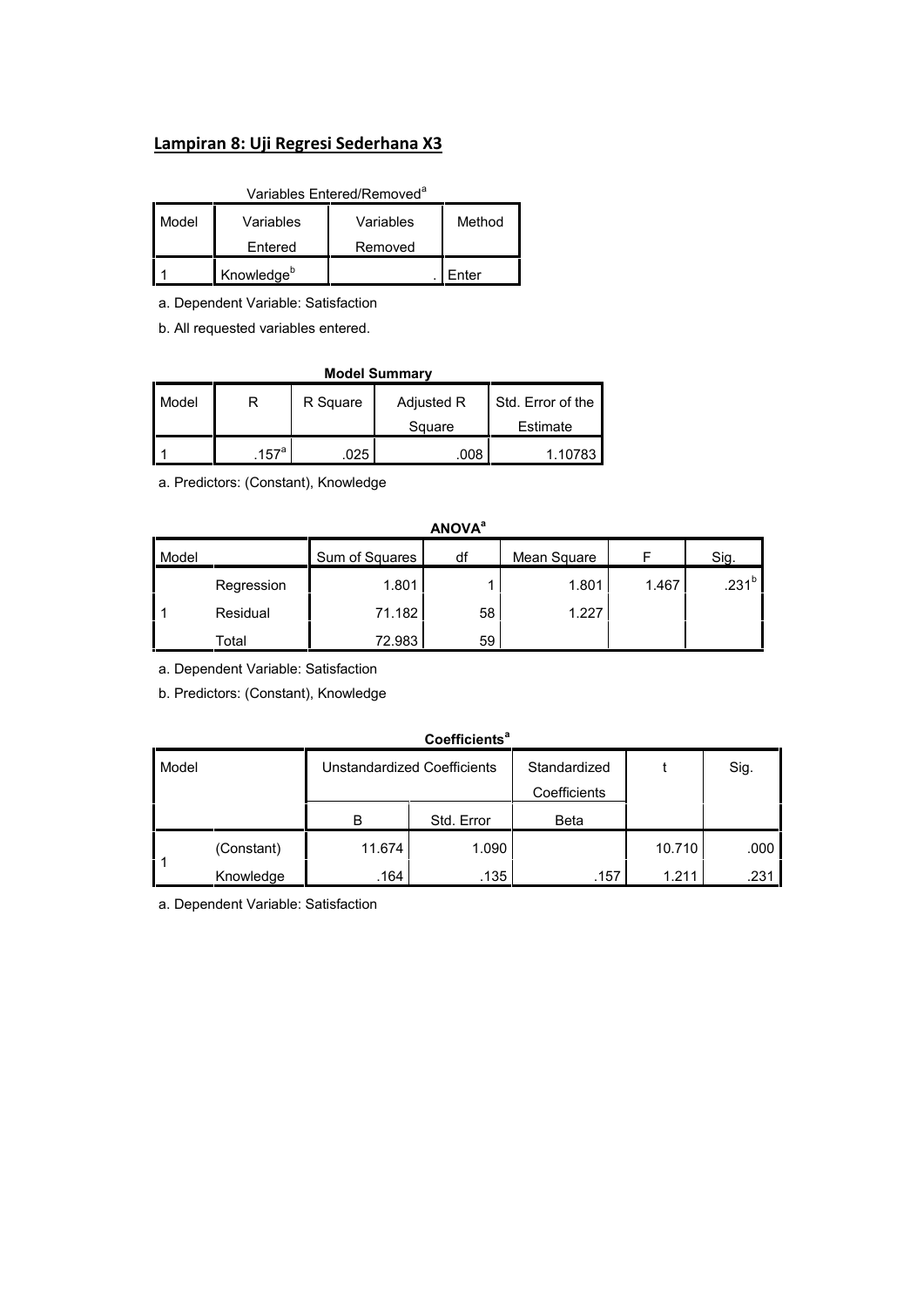## **Lampiran 9: Uji Regresi Sederhana X4**

## **Variables Entered/Removed<sup>a</sup>**

| Model | Variables             | Variables | Method |  |
|-------|-----------------------|-----------|--------|--|
|       | Entered               | Removed   |        |  |
|       | Recovery <sup>b</sup> |           | Enter  |  |

a. Dependent Variable: Satisfaction

b. All requested variables entered.

| <b>Model Summary</b> |         |                                             |        |          |  |  |  |  |  |
|----------------------|---------|---------------------------------------------|--------|----------|--|--|--|--|--|
| Model                | R       | Std. Error of the<br>Adjusted R<br>R Square |        |          |  |  |  |  |  |
|                      |         |                                             | Square | Estimate |  |  |  |  |  |
|                      | $214^a$ | 046                                         | 029    | 1.09576  |  |  |  |  |  |

a. Predictors: (Constant), Recovery

|       |            |                | <b>ANOVA</b> <sup>a</sup> |             |       |                   |
|-------|------------|----------------|---------------------------|-------------|-------|-------------------|
| Model |            | Sum of Squares | df                        | Mean Square |       | Sig.              |
|       | Regression | 3.343          |                           | 3.343       | 2.785 | .101 <sup>b</sup> |
|       | Residual   | 69.640         | 58                        | 1.201       |       |                   |
|       | Total      | 72.983         | 59                        |             |       |                   |

a. Dependent Variable: Satisfaction

b. Predictors: (Constant), Recovery

#### **Coefficients<sup>a</sup>**

| Model |            | Unstandardized Coefficients |            | Standardized |        | Sig.              |  |  |  |
|-------|------------|-----------------------------|------------|--------------|--------|-------------------|--|--|--|
|       |            |                             |            | Coefficients |        |                   |  |  |  |
|       |            | В                           | Std. Error | Beta         |        |                   |  |  |  |
|       | (Constant) | 11.205                      | 1.075      |              | 10.426 | .000 <sub>1</sub> |  |  |  |
|       | Recovery   | .224                        | .134       | .214         | 1.669  | .101              |  |  |  |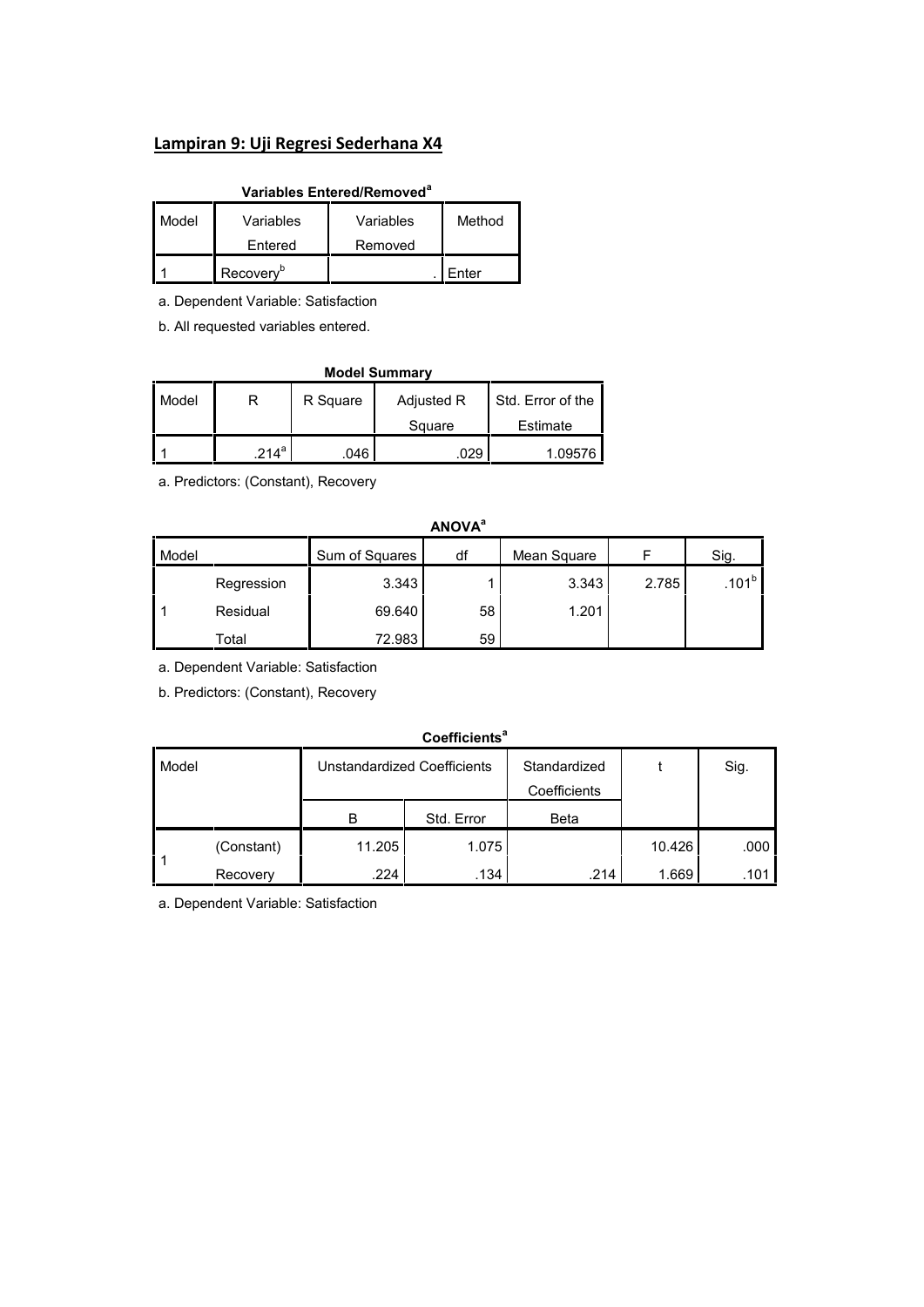## **Lampiran 10: Uji Regresi Sederhana X5**

## **Variables Entered/Removed<sup>a</sup>**

| Model | Variables                | Variables | Method |  |
|-------|--------------------------|-----------|--------|--|
|       | Entered                  | Removed   |        |  |
|       | Reliability <sup>b</sup> |           | Enter  |  |

a. Dependent Variable: Satisfaction

b. All requested variables entered.

| <b>Model Summary</b> |                                                  |      |        |          |  |  |  |  |  |  |
|----------------------|--------------------------------------------------|------|--------|----------|--|--|--|--|--|--|
| Model                | Std. Error of the<br>Adjusted R<br>R Square<br>R |      |        |          |  |  |  |  |  |  |
|                      |                                                  |      | Square | Estimate |  |  |  |  |  |  |
|                      | $.567$ <sup>a</sup>                              | .321 | .309   | .92430   |  |  |  |  |  |  |

a. Predictors: (Constant), Reliability

|       | <b>ANOVA</b> <sup>a</sup> |                |    |             |        |                   |  |  |  |
|-------|---------------------------|----------------|----|-------------|--------|-------------------|--|--|--|
| Model |                           | Sum of Squares | df | Mean Square |        | Sig.              |  |  |  |
|       | Regression                | 23.433         |    | 23.433      | 27.428 | .000 <sup>b</sup> |  |  |  |
|       | Residual                  | 49.551         | 58 | .854        |        |                   |  |  |  |
|       | Total                     | 72.983         | 59 |             |        |                   |  |  |  |

a. Dependent Variable: Satisfaction

b. Predictors: (Constant), Reliability

#### **Coefficients<sup>a</sup>**

| Model |             |       | Unstandardized Coefficients | Standardized<br>Coefficients |       | Sig.              |  |  |  |  |
|-------|-------------|-------|-----------------------------|------------------------------|-------|-------------------|--|--|--|--|
|       |             | B     | Std. Error                  | Beta                         |       |                   |  |  |  |  |
|       |             |       |                             |                              |       |                   |  |  |  |  |
|       | (Constant)  | 8.391 | .885                        |                              | 9.482 | .000 <sub>1</sub> |  |  |  |  |
|       | Reliability | .589  | .112                        | .567                         | 5.237 | .000              |  |  |  |  |